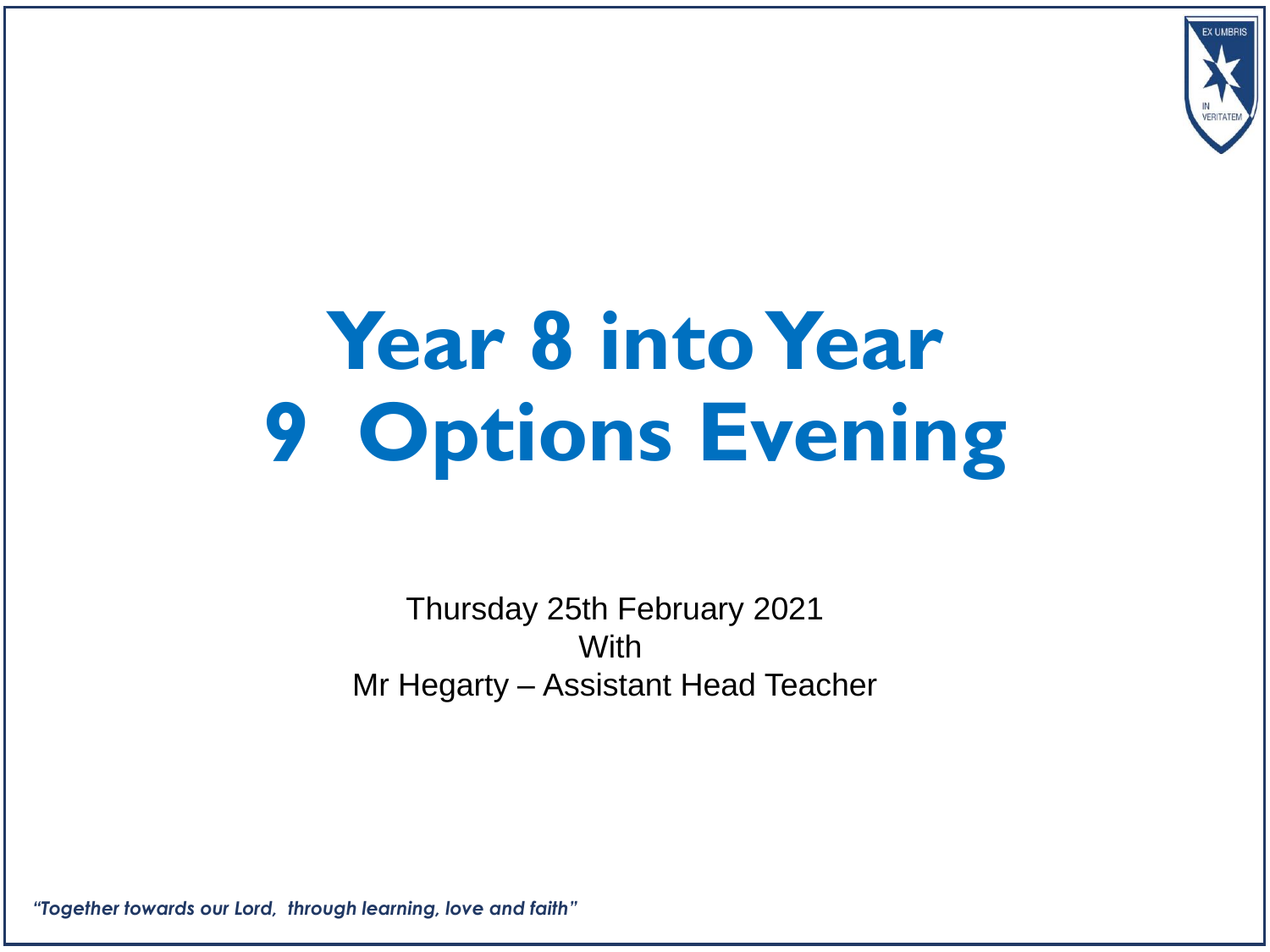

### Good Evening

- We are looking forward to having you all back in school from the 8th March
- If you are having problems in accessing any of the online materials, please let your tutor know
- Today you will have been sent a ParentMail which includes the year 8 options booklet and a link to our school webpage where you will find all our options videos.
- Each student will have been sent an email from noreply@SIMS to activate their SIMS Options accounts.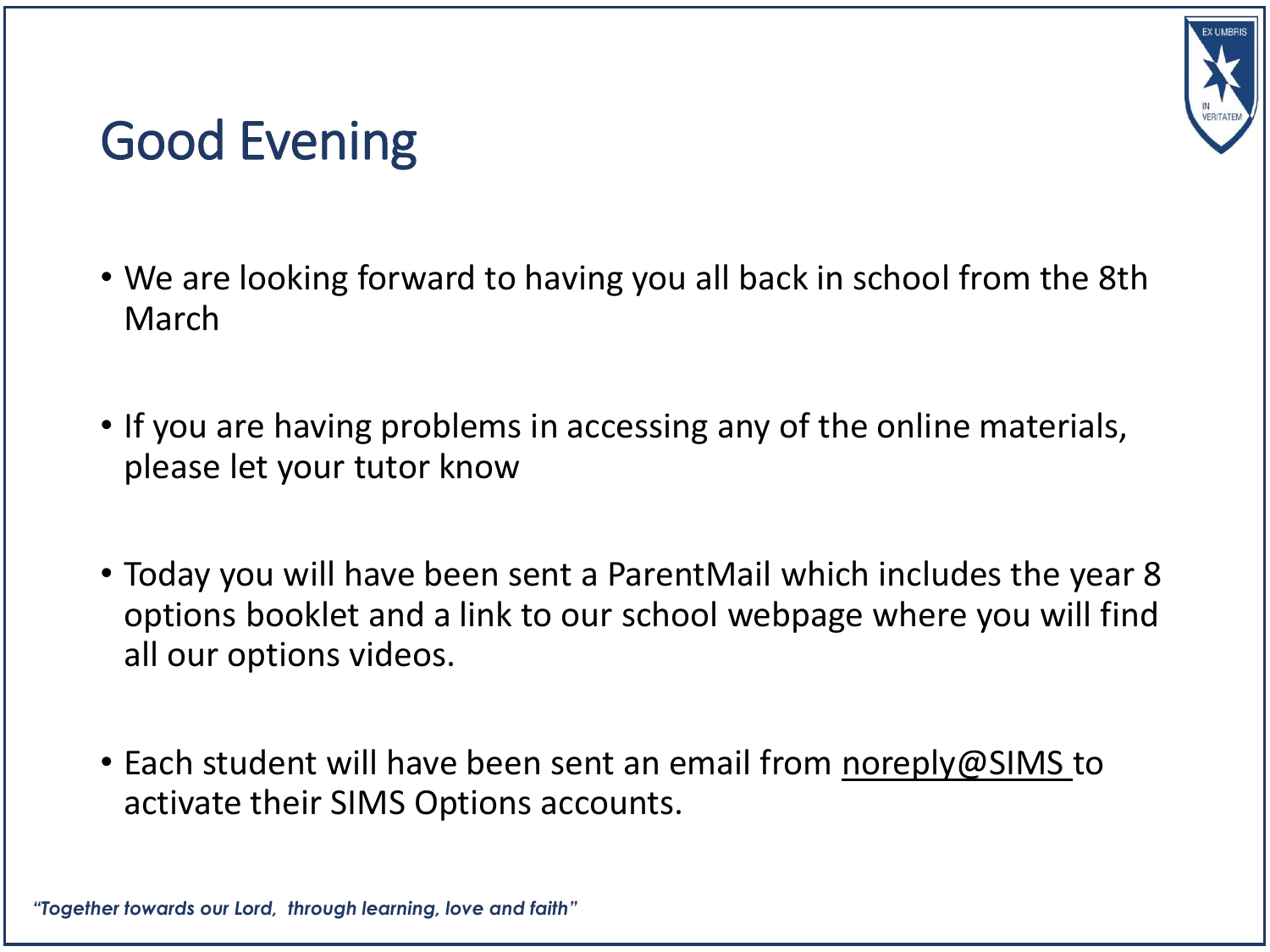

# Options Schedule

| <b>Week</b> | <b>Activity</b>                                                            | <b>Staff</b>                      |
|-------------|----------------------------------------------------------------------------|-----------------------------------|
| 12/1        | Launch of Options -<br><b>Online Assembly</b>                              | Mr Hegarty & Ms<br><b>McNeill</b> |
| 26/1        | Unifrog                                                                    | <b>Tutors</b>                     |
| 9/2         | Launch pad Lesson 1                                                        | <b>Tutors</b>                     |
| 25/2        | <b>Options Evening - Online</b><br><b>Activation of Online</b><br>accounts | Mr Hegarty & Mr Gale              |
| 26/2        | <b>SIMS Option Forms go live</b>                                           | <b>Tutors</b>                     |
| 9/3         | <b>Complete SIMS Option</b><br>Forms                                       | <b>Tutors</b>                     |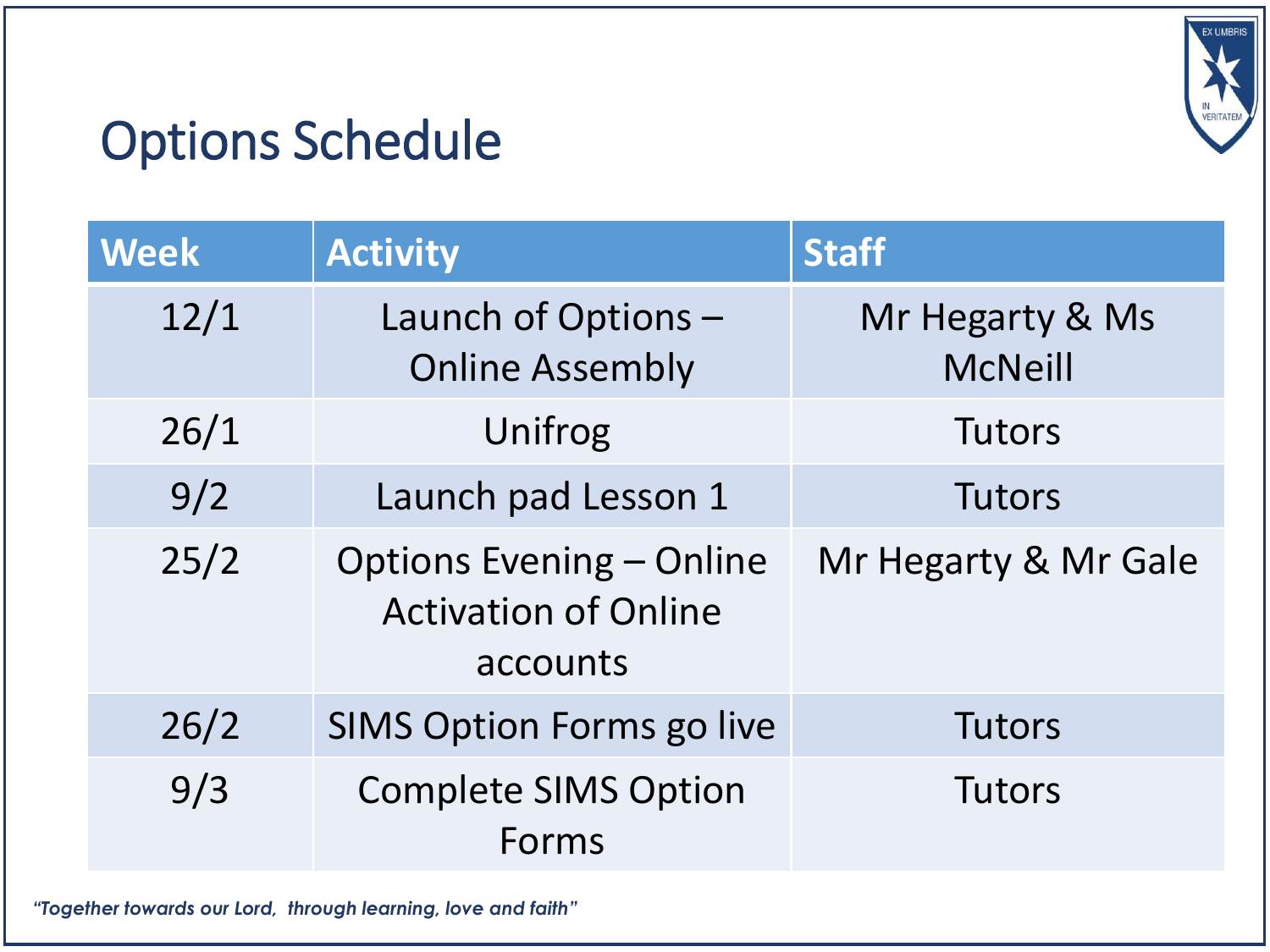

# Choosing your Options

- This year we are rolling out options online. *You are now required to activate your SIMS options account.* Go to your school email account and identify the email from [noreply@sims.co.uk](mailto:noreply@sims.co.uk)
- The following video will walk through the activation process for your SIMS Options account. [https://youtu.be/Vf\\_xpUK3PIM](https://youtu.be/Vf_xpUK3PIM)
- Once you have completed the activation of your account you need to login at [www.sims-options.co.uk](http://www.sims-options.co.uk) and you will see your options on your screen. The guidance on how to complete the options process is included in the options booklet. The options are currently readonly they will go live on Friday 26th February. Please speak to your tutor if you have any problems with this process.
- The Final date for completion is Friday 12th March.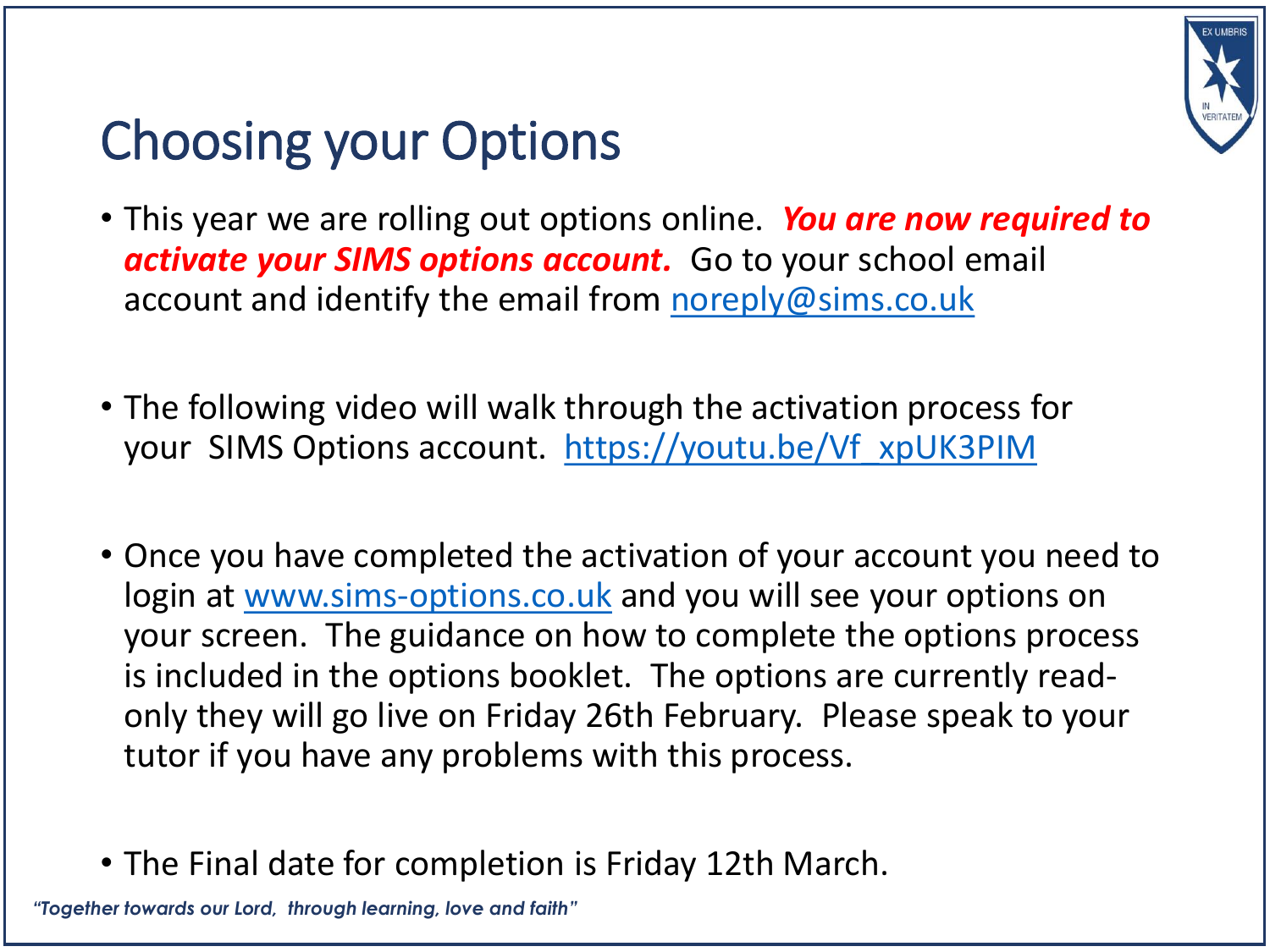# **You are only choosing your options**

- **English Mathematics**
- **Science**
- **Religious Education**



**Geography, History, French/Polish and Physical Education (non GCSE) . . . are all core subjects . . . so no changes here . . .**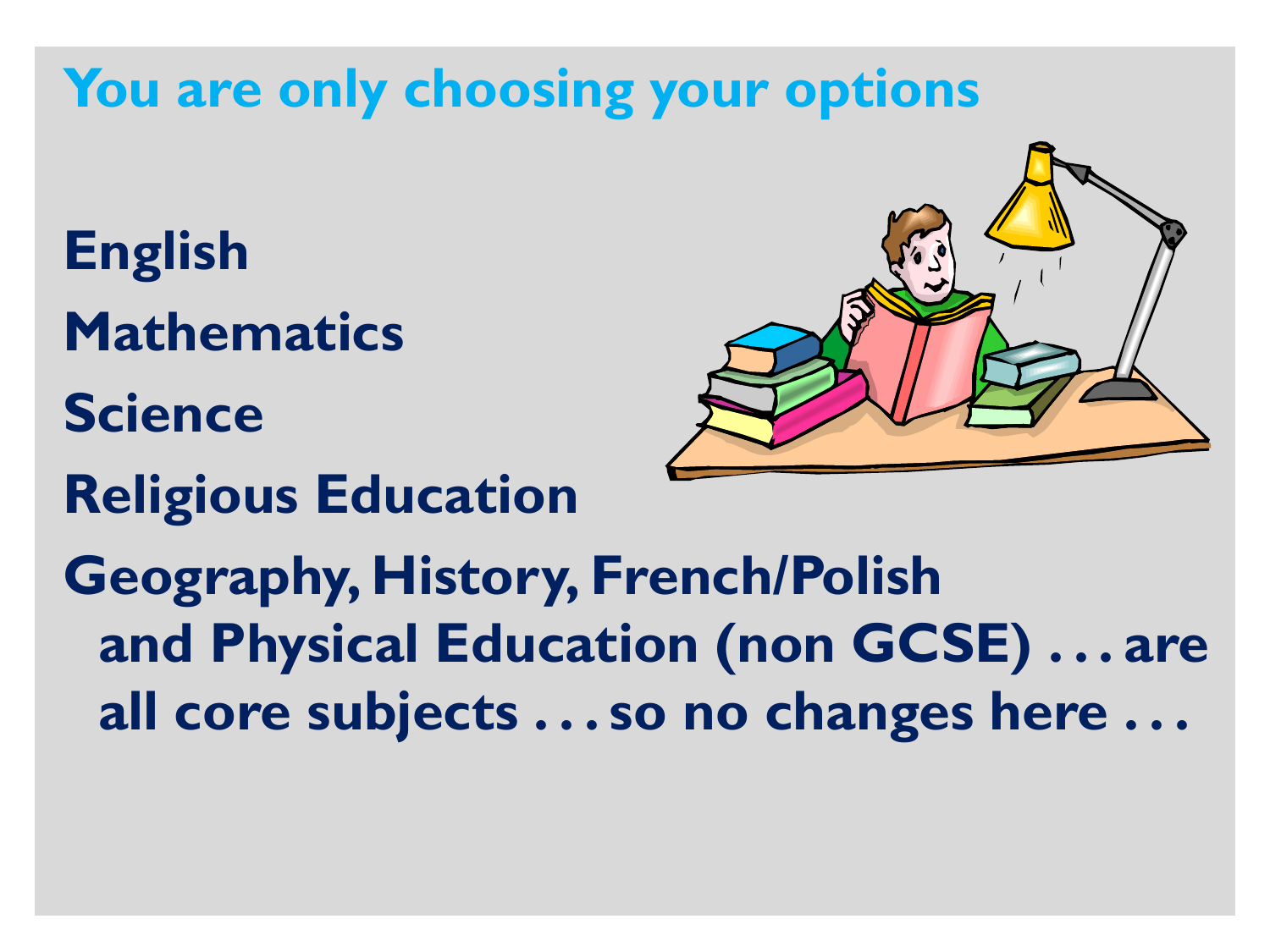

# What option choices do I need to make?

| <b>Option A</b>    | <b>Option B</b>    | <b>Option C</b>       | <b>Option D</b>   |
|--------------------|--------------------|-----------------------|-------------------|
| Art*               | Art*               | Art*                  | French            |
| <b>Business</b>    | <b>Business</b>    | <b>Business</b>       | Polish            |
| Computer Science** | Computer Science** | Computer Science**    | <b>Arts Award</b> |
| Drama**            | Graphics*          | Drama**               |                   |
| Food**             | <b>HSC</b>         | Food **               |                   |
| Graphics*          | Media              | Graphics*             |                   |
| <b>HSC</b>         | <b>PE</b>          | <b>PE</b>             |                   |
| Media              | Engineering/RM*    | Engineering/RM*       |                   |
| Music**            | Textiles*          | Textiles <sup>*</sup> |                   |
| Engineering/RM*    |                    |                       |                   |
|                    |                    |                       |                   |

You must choose one subject form each option block You must choose at least one \* or \*\* subject You can choose a  $*$  and a  $**$  subject but not 2  $*$  subjects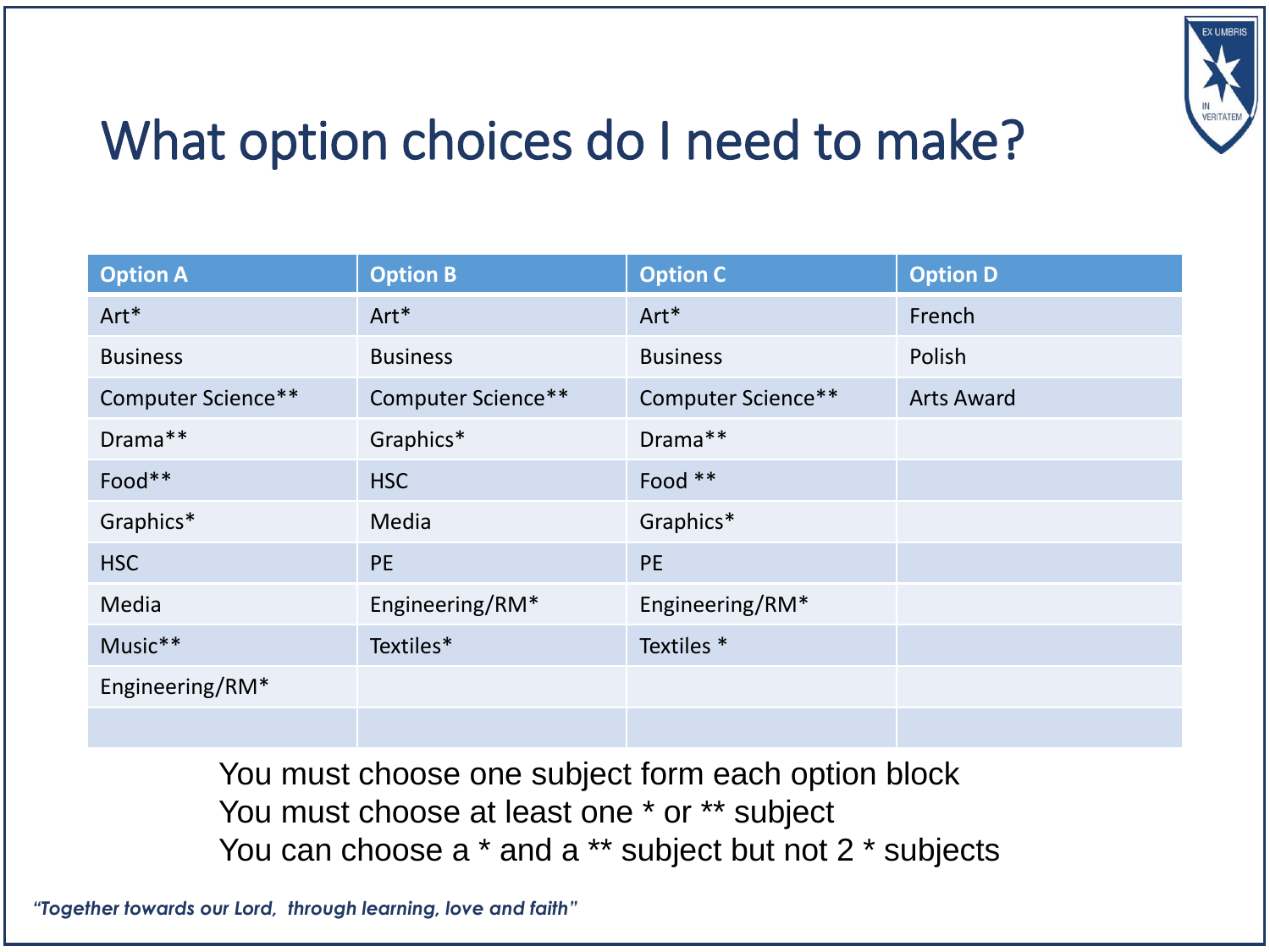

### What you must choose

- You must choose a language i.e. French or Polish (option D). A very small number of pupils will be following the Arts Award course, they will be invited by our SENCo Mrs Hutcheson.
- You must choose one of the following subjects in either option A, B or C;

| You can only choose 1 art-based<br>subject | You can choose any combinations<br>with these subjects |
|--------------------------------------------|--------------------------------------------------------|
| Art                                        | Drama                                                  |
| $DT - RM/Engineering$                      | <b>Music</b>                                           |
| DT - Textiles                              | <b>Computer Science</b>                                |
| DT - Graphics                              | Food                                                   |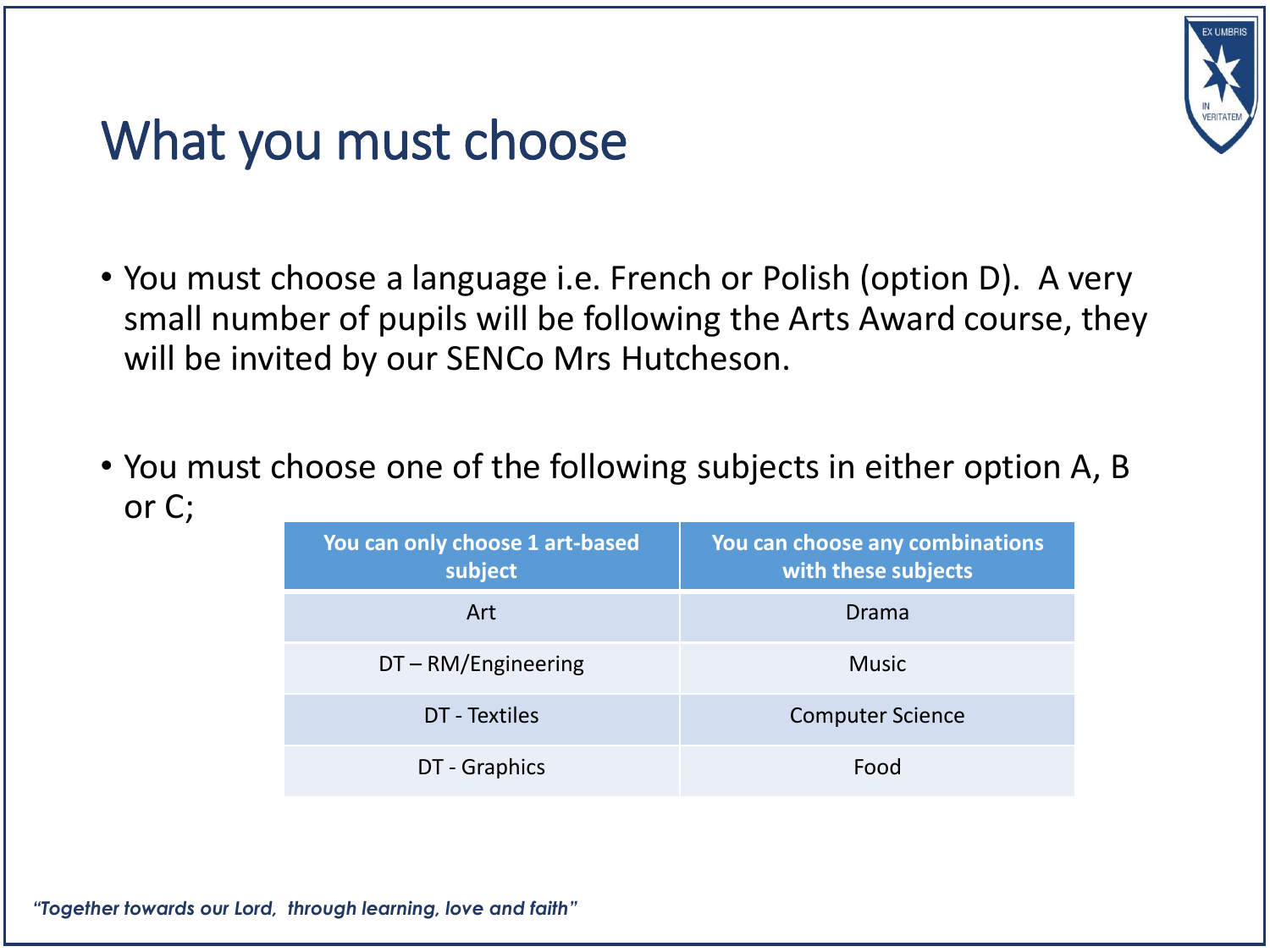

### Videos From each department

#### You can access all the options videos from each department here

• [https://youtube.com/playlist?list=PLXYK7fXrjpT3tKxWvISJD10d6Z](https://youtube.com/playlist?list=PLXYK7fXrjpT3tKxWvISJD10d6Z-jeJgn-)jeJgn- $\overline{0}$  Email - Paul Hegarty - Outlook  $x$   $\overline{a}$  Vear 8 Options Evening 2021 -  $x$   $+$ 

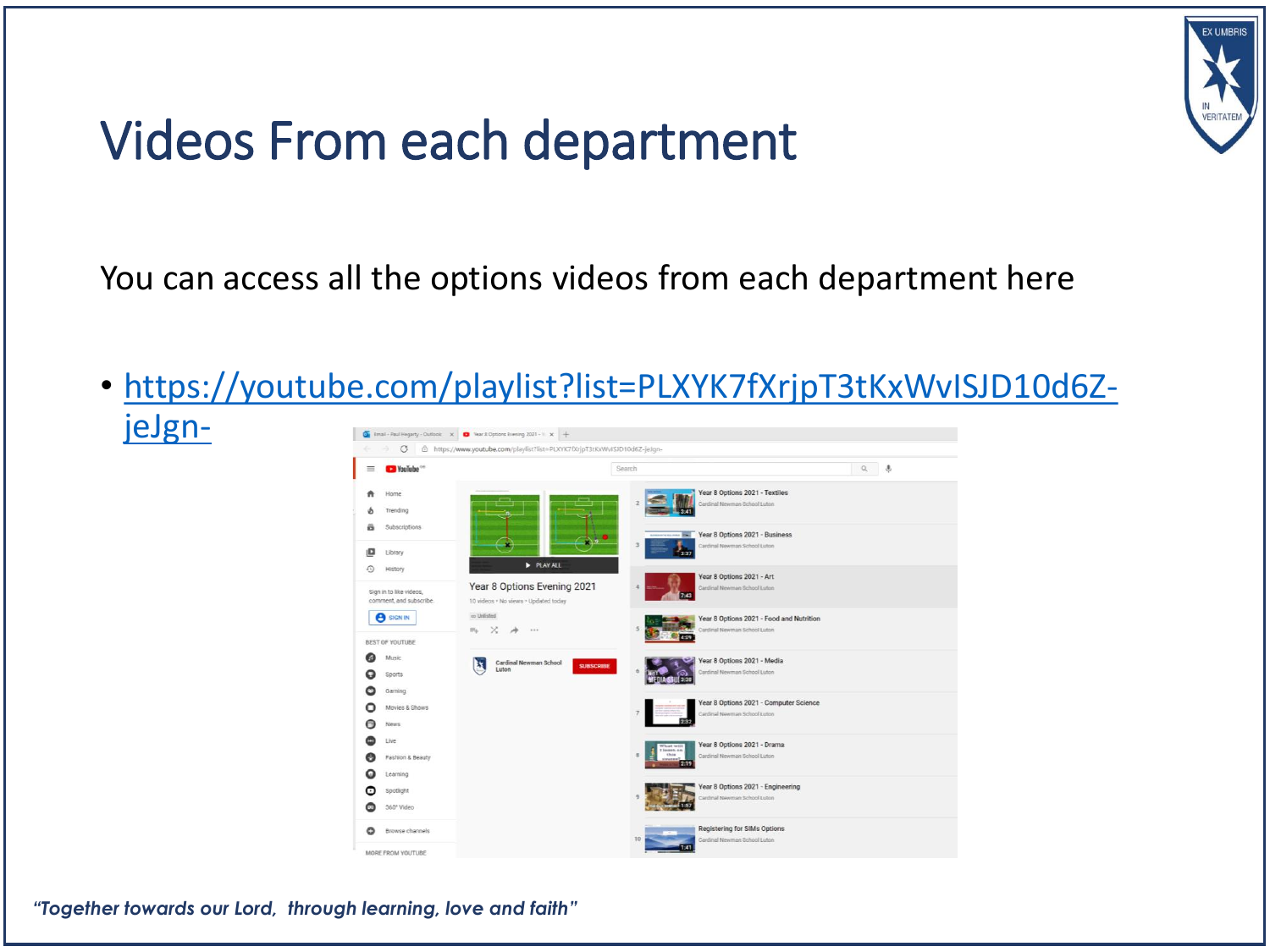

### **Music**

In addition you can watch Mr Carter's Video's for Music here

- <https://www.youtube.com/watch?v=xmElepAOuJg>
- <https://www.youtube.com/watch?v=UdagYDIyIOs>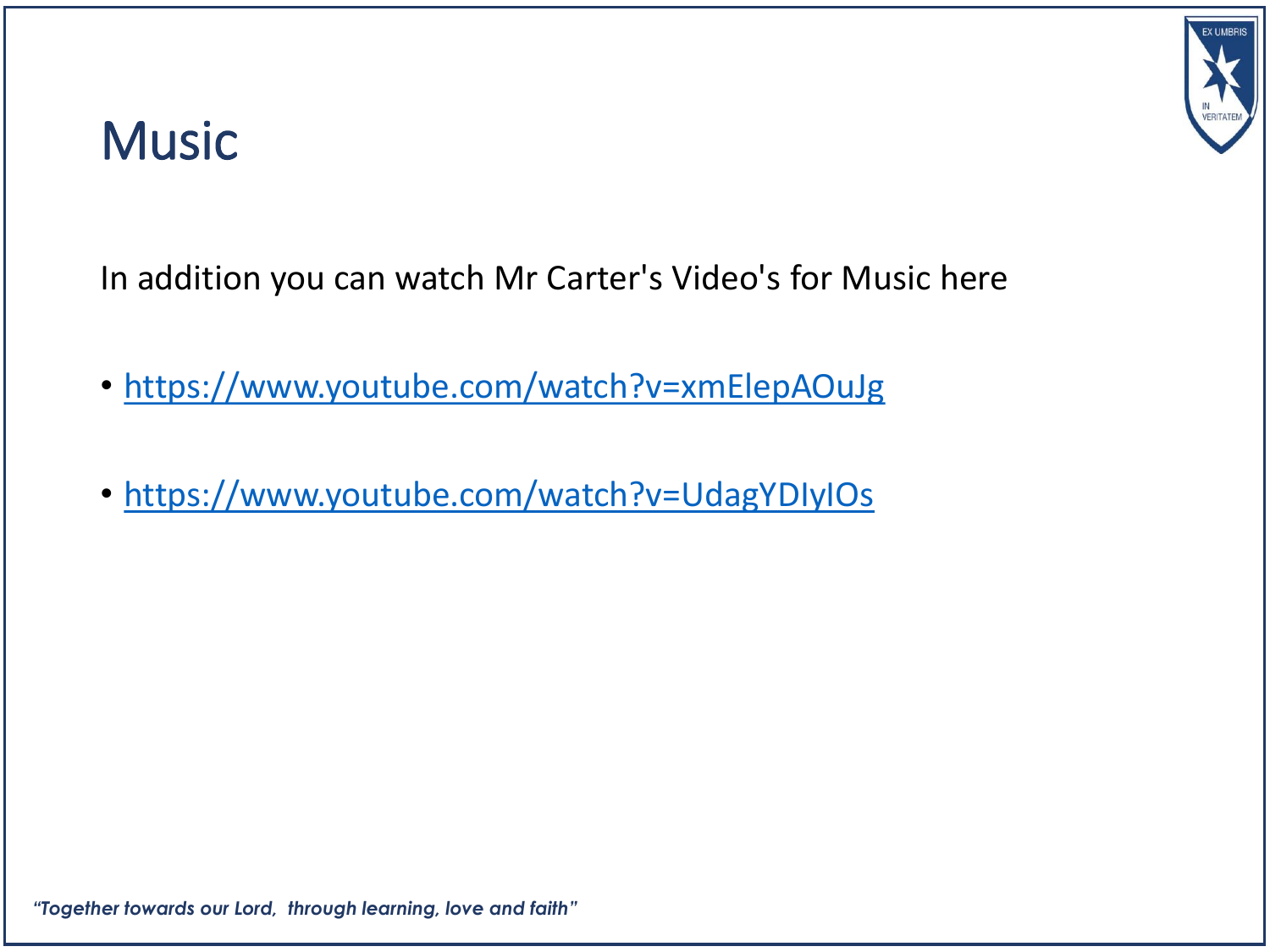

# Examples of acceptable Pupil Choice

| <b>Option Block</b> | <b>Pupil 1</b>  | <b>Pupil 2</b>             | <b>Pupil 3</b>  |
|---------------------|-----------------|----------------------------|-----------------|
| $\overline{A}$      | $Art*$          | Drama**                    | <b>Business</b> |
| B                   | <b>Business</b> | $RM*$                      | Graphics*       |
| $\mathsf{C}$        | PE - Option     | <b>Computer Science **</b> | Food**          |
| D                   | French          | Polish                     | French          |

Pupil 1 has selected Art as their compulsory subject

Pupil 2 has selected three compulsory subjects (but only one Arts subject I.e. Engineering)

Pupil 3 has selected two compulsory subjects (but only one Arts subject I.e. Graphics)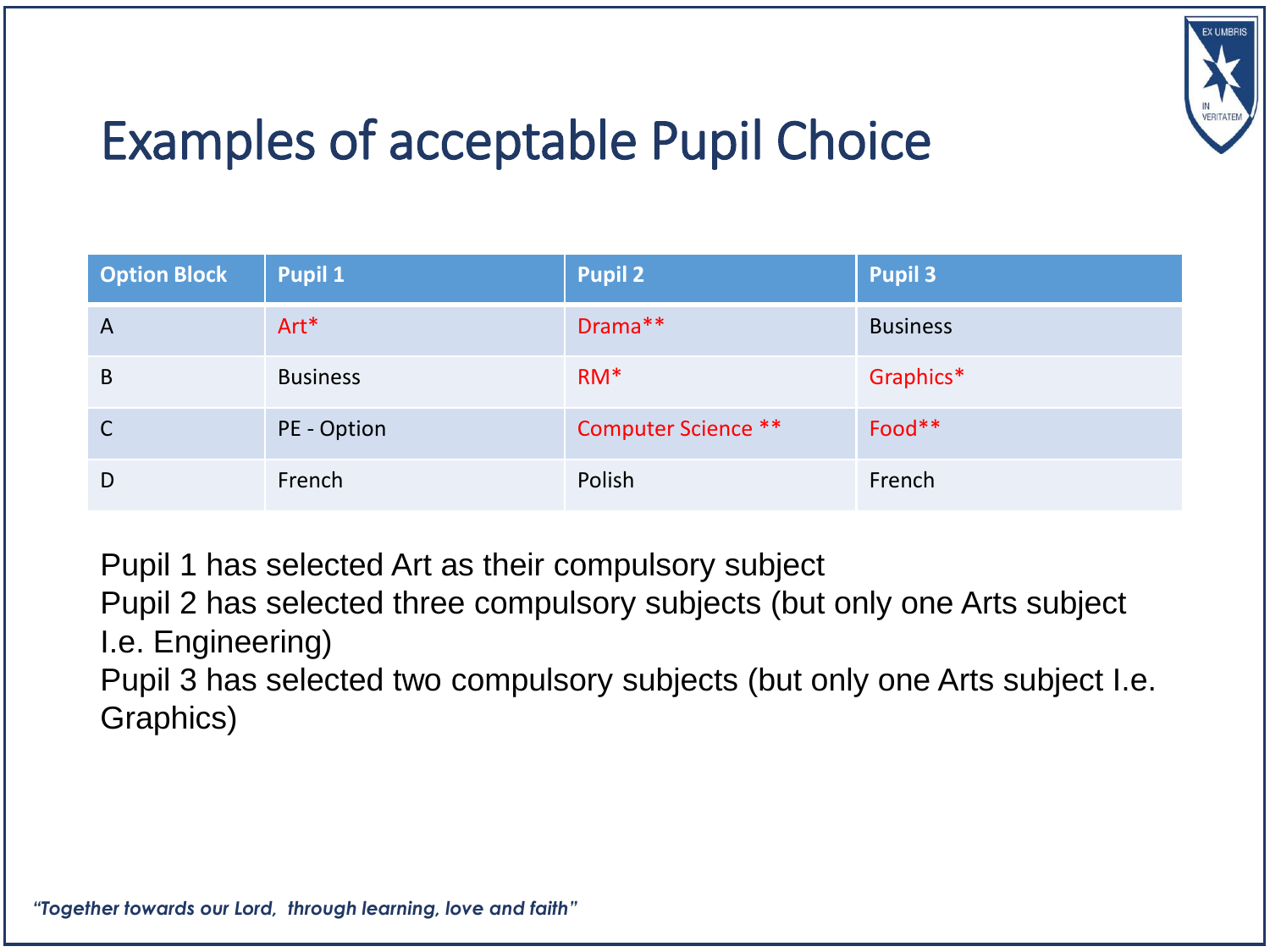

### SIMS Options

| <b>Languages - Option D</b><br>You must choose French or Polish unless advised otherwise, in this case you can select The Arts Award | My Choices in Order of<br>(Total Choices: 0)<br>Preference                                                                                        |  |
|--------------------------------------------------------------------------------------------------------------------------------------|---------------------------------------------------------------------------------------------------------------------------------------------------|--|
| You have chosen 0 of 1 3<br>courses from this list<br>Polish Key Stage 3<br>French Key Stage 3                                       | To change your order of preference select a<br>choice and click the position in the list you would<br>like to move it to.<br>No courses selected. |  |
| <b>Option A</b><br>You must choose one of the following Subjects in either Option A - B or C                                         | My Reserves in Order of<br>Preference                                                                                                             |  |
| Art<br>Computer Science<br>Drama                                                                                                     | (Total Reserves: 0)<br>To change your order of preference select a<br>reserve and click the position in the list you<br>would like to move it to. |  |
| Food<br>Graphics<br>Music                                                                                                            | No reserves selected.                                                                                                                             |  |
| <b>Resistant Materials</b><br>courses and 0 of 1<br>You have chosen 0 of 1<br>reserves from this list                                |                                                                                                                                                   |  |

#### [www.sims-options.co.uk](http://www.sims-options.co.uk)

| Art Key Stage 3                                          | Reserve: | <b>Business S</b> Key Stage 3                                | Reserve |
|----------------------------------------------------------|----------|--------------------------------------------------------------|---------|
| 1 This course is also available in other lats.           |          | <sup>(1)</sup> This course is also available in other lists. |         |
| Computer Science Key Stage 3                             | Reserve  | Graphics Key Stage 1                                         | Reserve |
| 13 This course is also available in other lists.         |          | 1 This course is also available in other lists.              |         |
| H&S Care Key Stage 3                                     | Reserve  | Media Studies Key Stage 3                                    | Reserve |
| <sup>O</sup> This course is also available in Option A   |          | <sup>1</sup> This course is also available in Option A.      |         |
| OPTION PE Key Stage 3                                    | Reserve  | Resisant Materials Key Suge 3                                | Reserve |
| <sup>(3)</sup> This course is also available in Option C |          | 1 This course is also available in other lists.              |         |
| Textiles Key Stage 3                                     | Reserve  |                                                              |         |
| C This course is also available in Option C              |          |                                                              |         |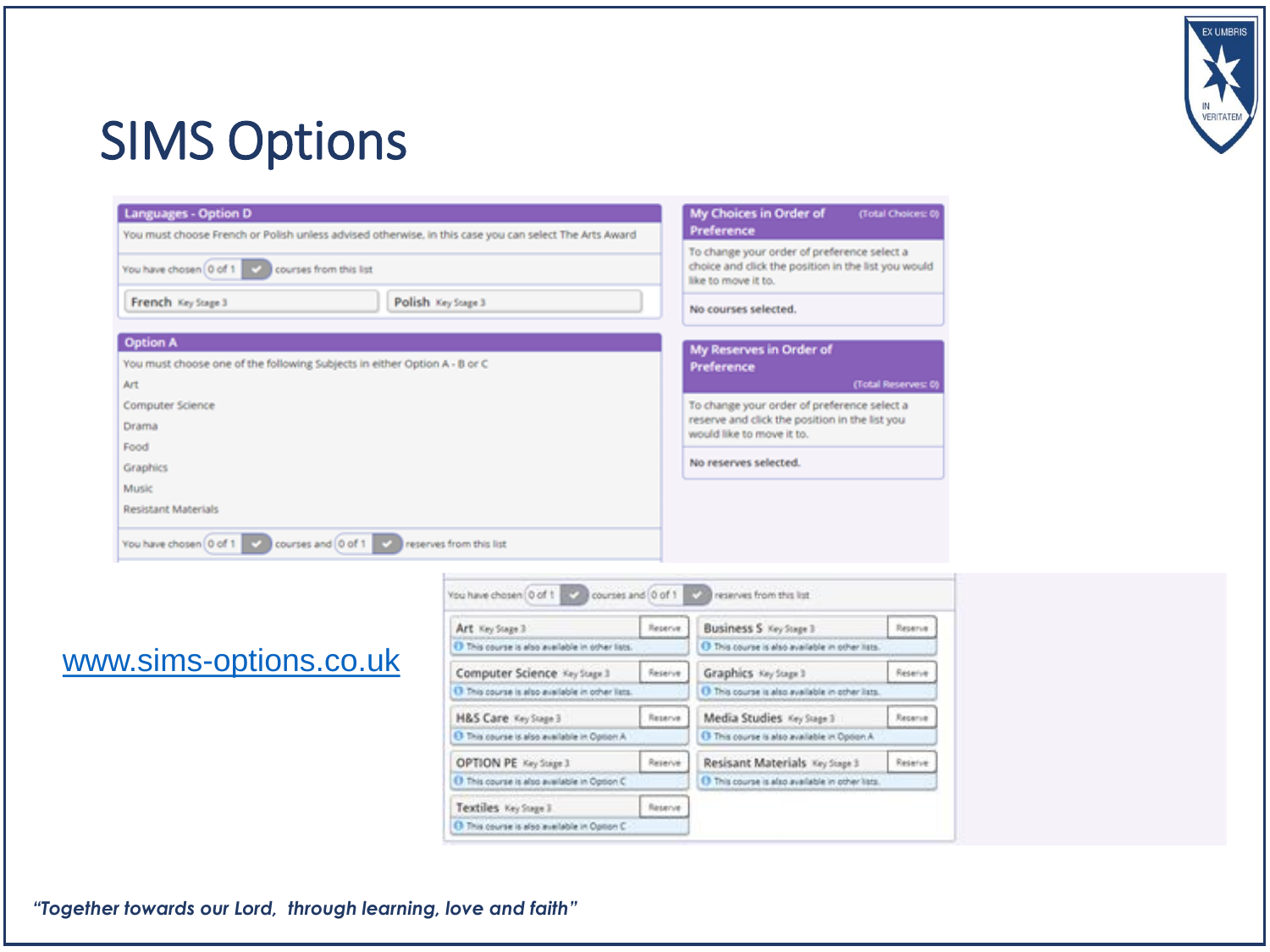# Steps



- Step 2- You are required to choose one choice and one reserve from option A. Once you have done this your options will appear on the righthand side of the screen.
- Step 3 You are required to choose one choice and one reserve from option B. Once you have done this your options will appear on the righthand side of the screen.
- Step 4 You are required to choose one choice and one reserve from option C. Once you have done this your options will appear on the righthand side of the screen.
- Step 5 You are now required to rank your options from 1-4 with 1 being your first option (list your language as your  $4<sup>th</sup>$  options as it is compulsory).
- Step 6 You are now required to rank your reserve options from 1-3 with 1 being your first reserve option you would be willing to study.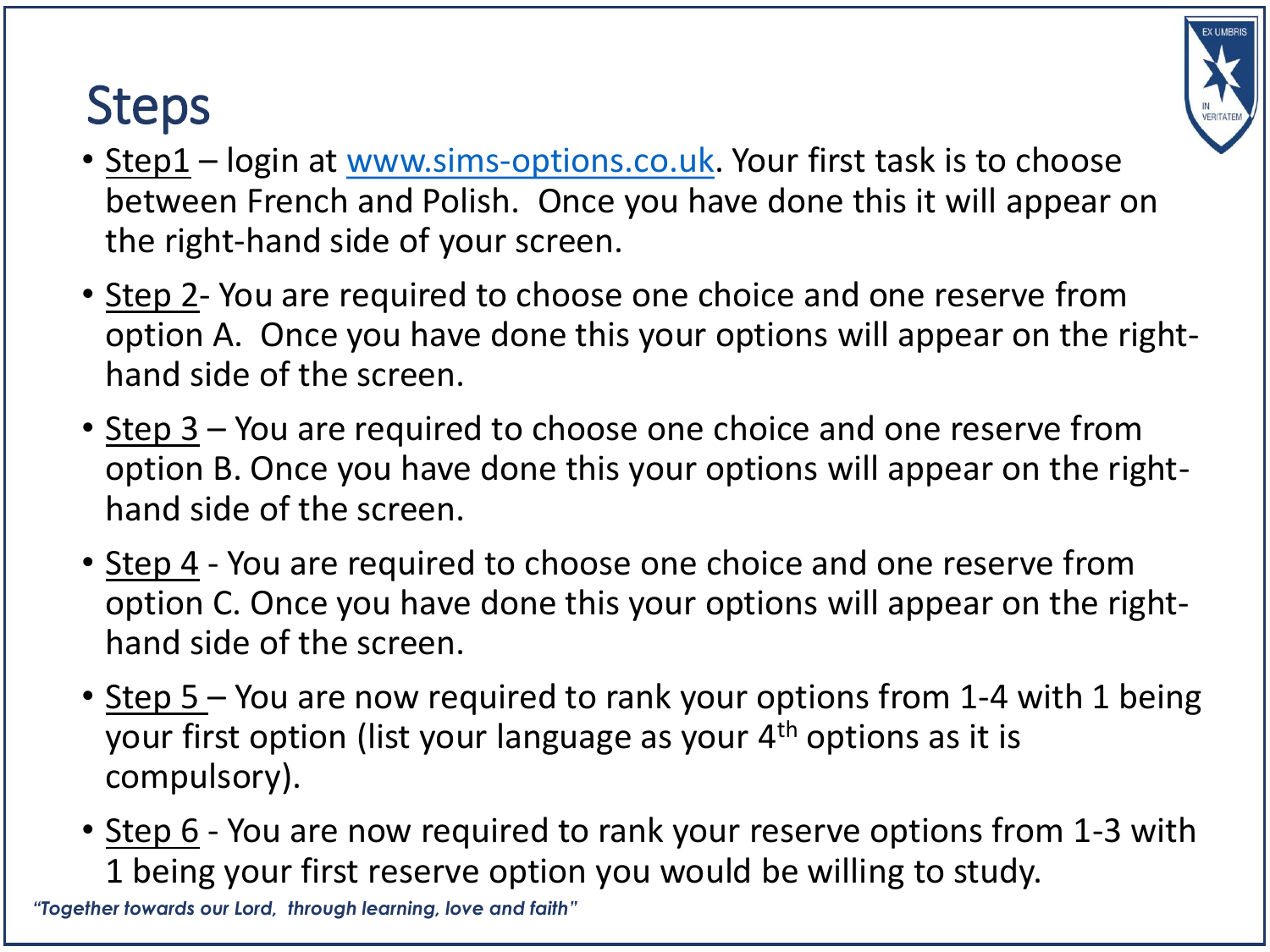#### **All students will choose THREE subjects from:**

- **1. Art\***
- **2. Business**
- **3. Computer Science\***
- **4. Drama\***
- **5. DT Graphics OR RM/Engineering OR DT Textiles**
- **6. Food\***
- **7. Health & Social Care**
- **8. Media Studies**
- **9. Music**
- **10.PE**

**You must also make 3 reserve choices in each block and one of these must be a compulsory subject – highlighted with an \***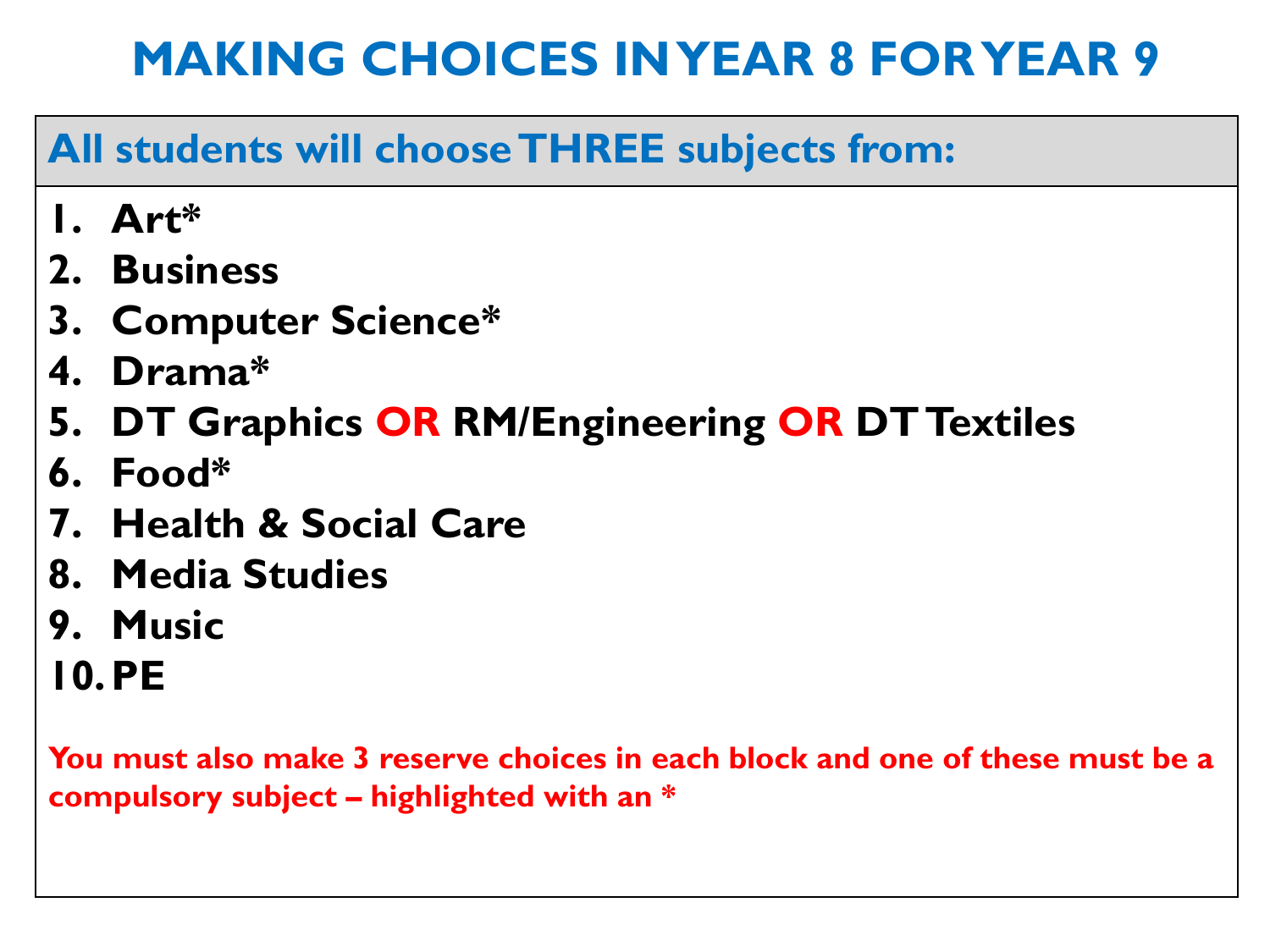#### **But – there will be things to bear in mind and to follow:**

- **You cannot study Art with Graphics, RM/Engineering and / or Textiles**
- **Business Studies, Computer Science, Health & Social Care and Media Studies are new for Year 9. You can only choose 2 of these subjects as your 1st 2 nd or 3rd choice. You can also choose 1 of them as your R1 R2 choice**
- **You can choose ONE DT option from Graphics, Engineering or Textiles.**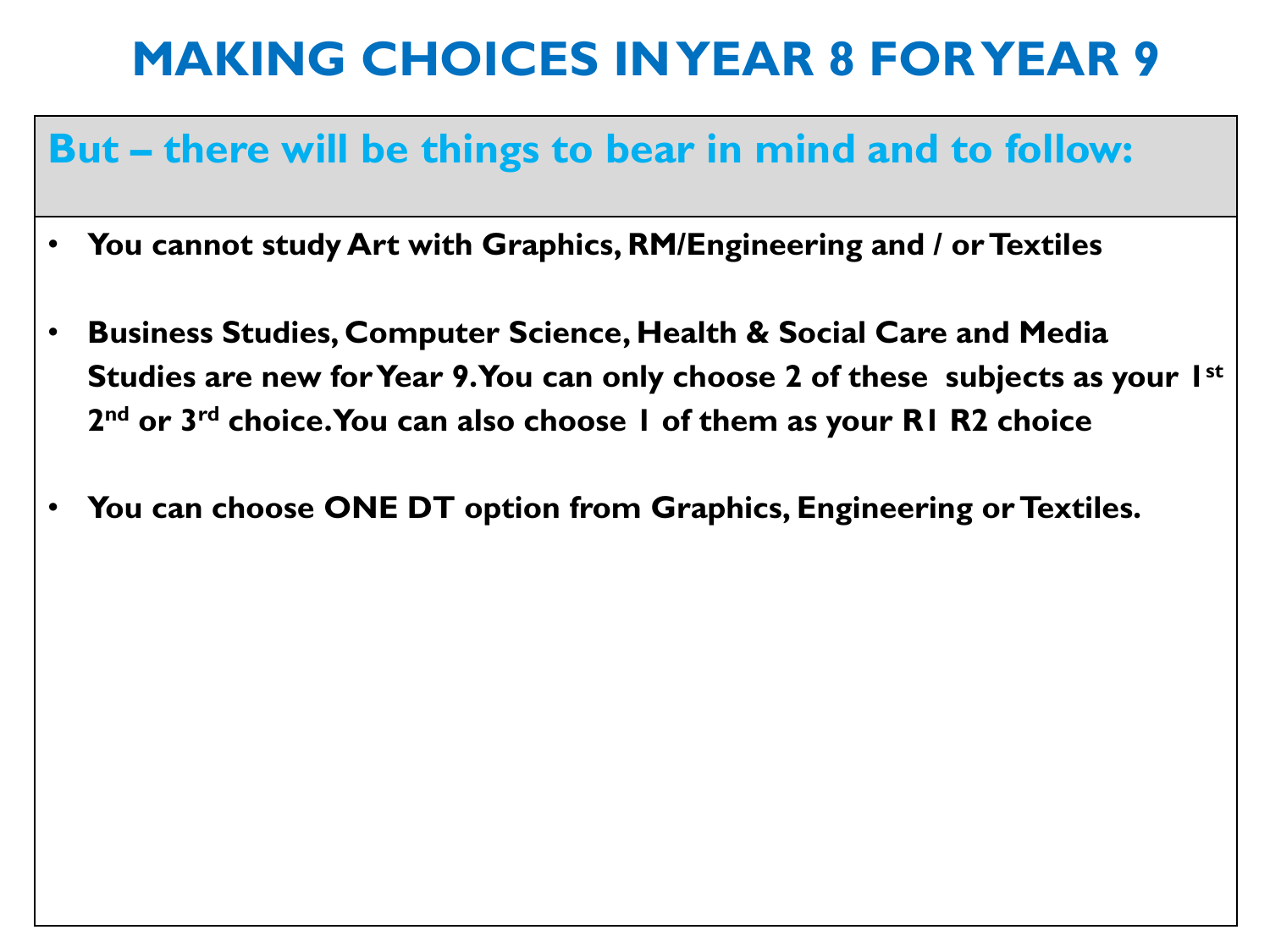#### **Important Point**

At the end of Year 9 you will make a choice about which two subjects you continue with. At this point there are two different types of qualifications.

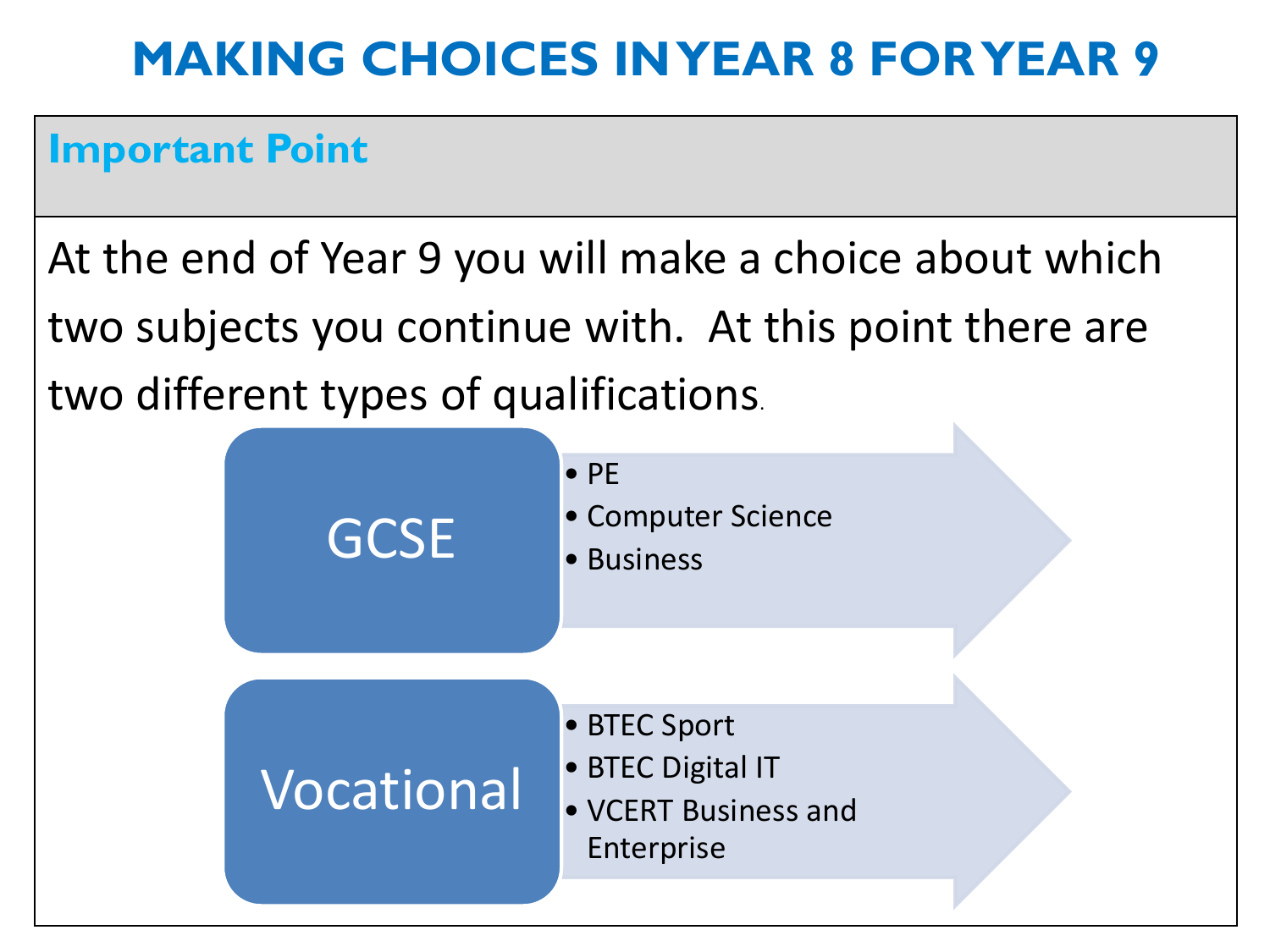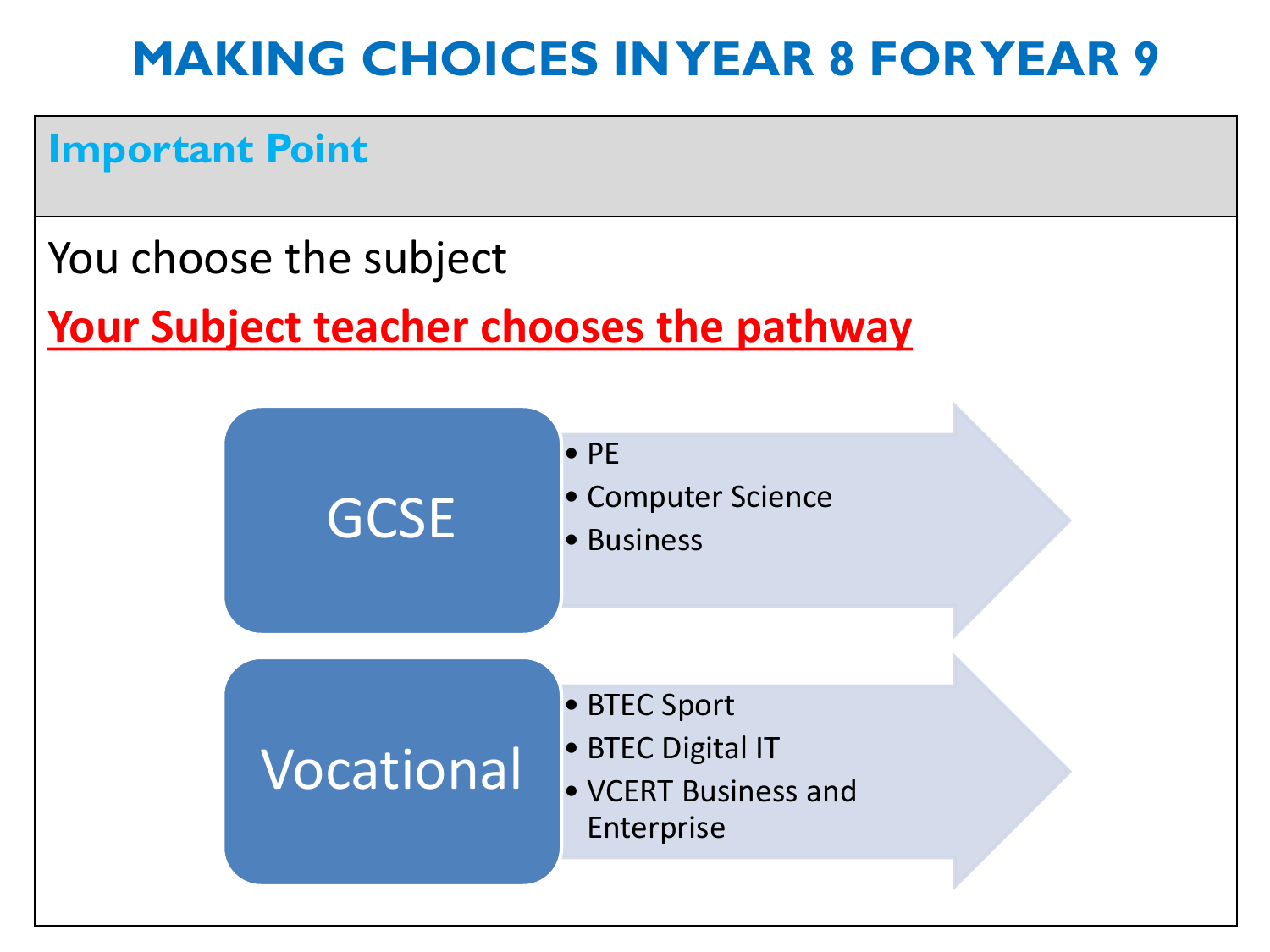| rovide                                                         | Subjects taught at KS3/KS4                           | <b>Pathway through to KS5</b>                                                                                          |
|----------------------------------------------------------------|------------------------------------------------------|------------------------------------------------------------------------------------------------------------------------|
| felong<br>hers at                                              | <b>GCSE English Literature and</b><br>Language       | A Level English Literature and Language<br>A Level Law, History, Sociology, Ethics and Philosophy<br>and Media Studies |
| vman,                                                          | <b>GCSE Mathematics</b>                              | A Level Mathematics and Further Maths<br>A Level Accounting and Economics                                              |
| porting                                                        | GCSE Double and Triple Science                       | A Level Biology, Chemistry, Physics and Applied<br>Science.<br>A Level Psychology and BTEC Psychology                  |
| dents from                                                     | <b>GCSE Drama and Music</b>                          | A Level Drama and BTEC Performing Arts                                                                                 |
| ar 9'                                                          | <b>GCSE Business and NCFE Business</b><br>Enterprise | A Level Business, LIBF Certificate in Finance and<br><b>Applied Business</b>                                           |
| rough to                                                       | <b>GCSE PE and BTEC Sport</b>                        | A Level PE and BTEC PE                                                                                                 |
| ear 13.                                                        | <b>GCSE and BTEC Media</b>                           | A Level Media                                                                                                          |
| $\frac{1}{2}$<br>∑ardinal<br>√ewman<br>more: www.newman6th.com | <b>GCSE Computer Science and BTEC</b><br>Digital IT  | A Level Computer Science and BTEC IT                                                                                   |
|                                                                | <b>GCSE Art and Textiles</b>                         | A Level Art                                                                                                            |
|                                                                | <b>GCSE History and GCSE Geography</b>               | A Level History and A Level Geography                                                                                  |
|                                                                | <b>GCSE French</b>                                   | A Level French                                                                                                         |
|                                                                | <b>OCR National Health and Social</b><br>Care        | <b>OCR Technical Health and Social Care</b>                                                                            |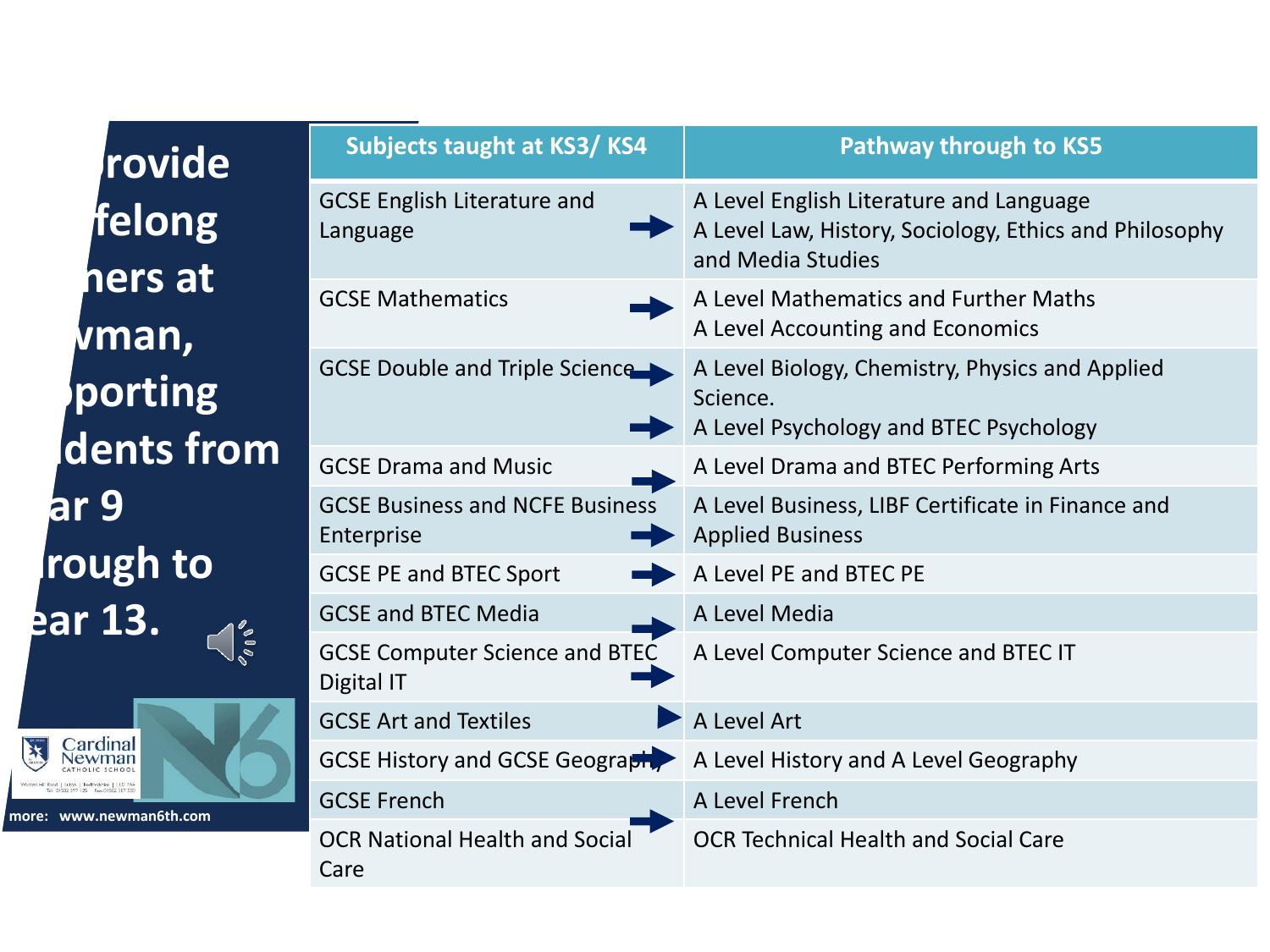

# The decision-making Process

Before making subject choices for Year 9, it is important to understand the following:

- Which subjects are compulsory at Key Stage 4
- Which subjects are available as optional courses
- What each of the optional courses covers and reasons why you may enjoy it
- Options restrictions and our recommendations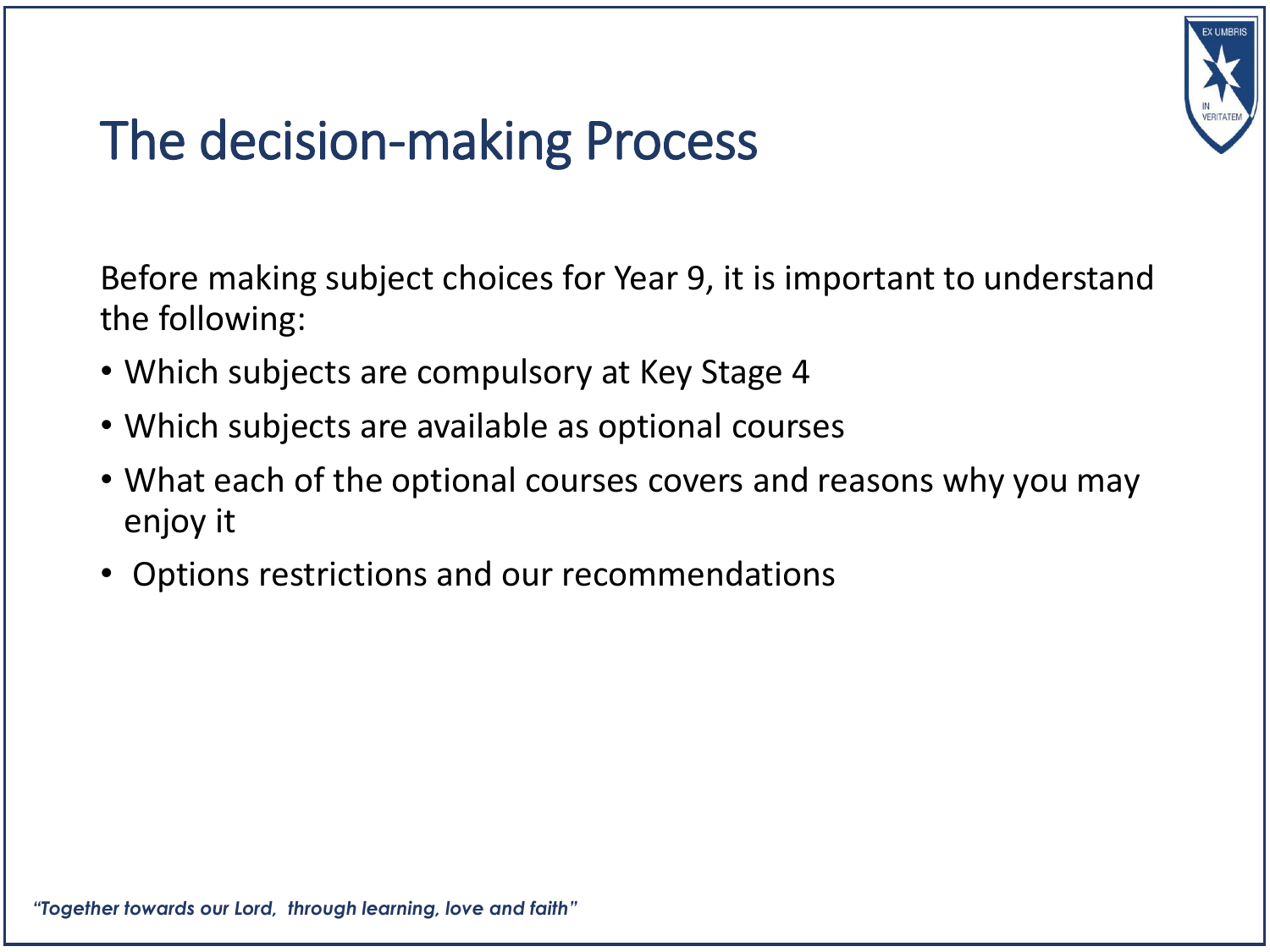# Things to do



**Take your time.** If you rush you could end up making choices you'll regret.

**Listen to advice**. There are many people who are able to talk the decision over with you, including your parents or carers, subject teachers, form tutors, senior leaders and the careers advisor.

#### **Think about the following.**

- What you might want to do in the future as a career.
- What skills and qualities you'll need to have for your career when you're older.
- What you might want to do at sixth form college
- What you won't be able to do in the future if you don't choose certain subjects now.
- What your preferred way of learning is; are you better with practical courses or very academic ones?
- What you like studying now, what you enjoy and what you're good at.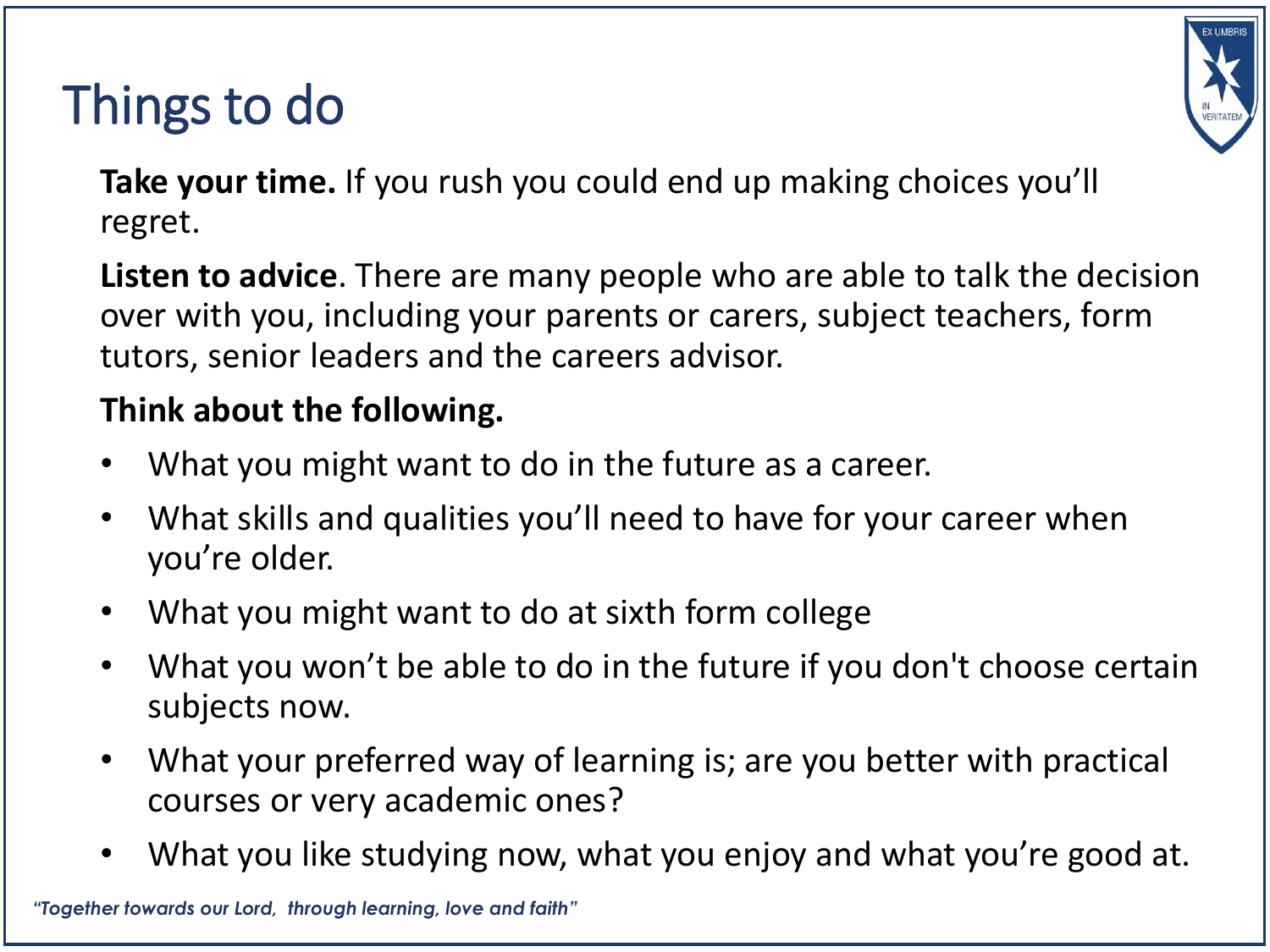### Things to avoid

**Don't get worried**. If something is unclear, ask for help and advice.

#### **Don't choose subjects because your friends do.**

You will probably not end up in the same class. Your friends may be much better / worse at the subject than you are. You may not stay friends!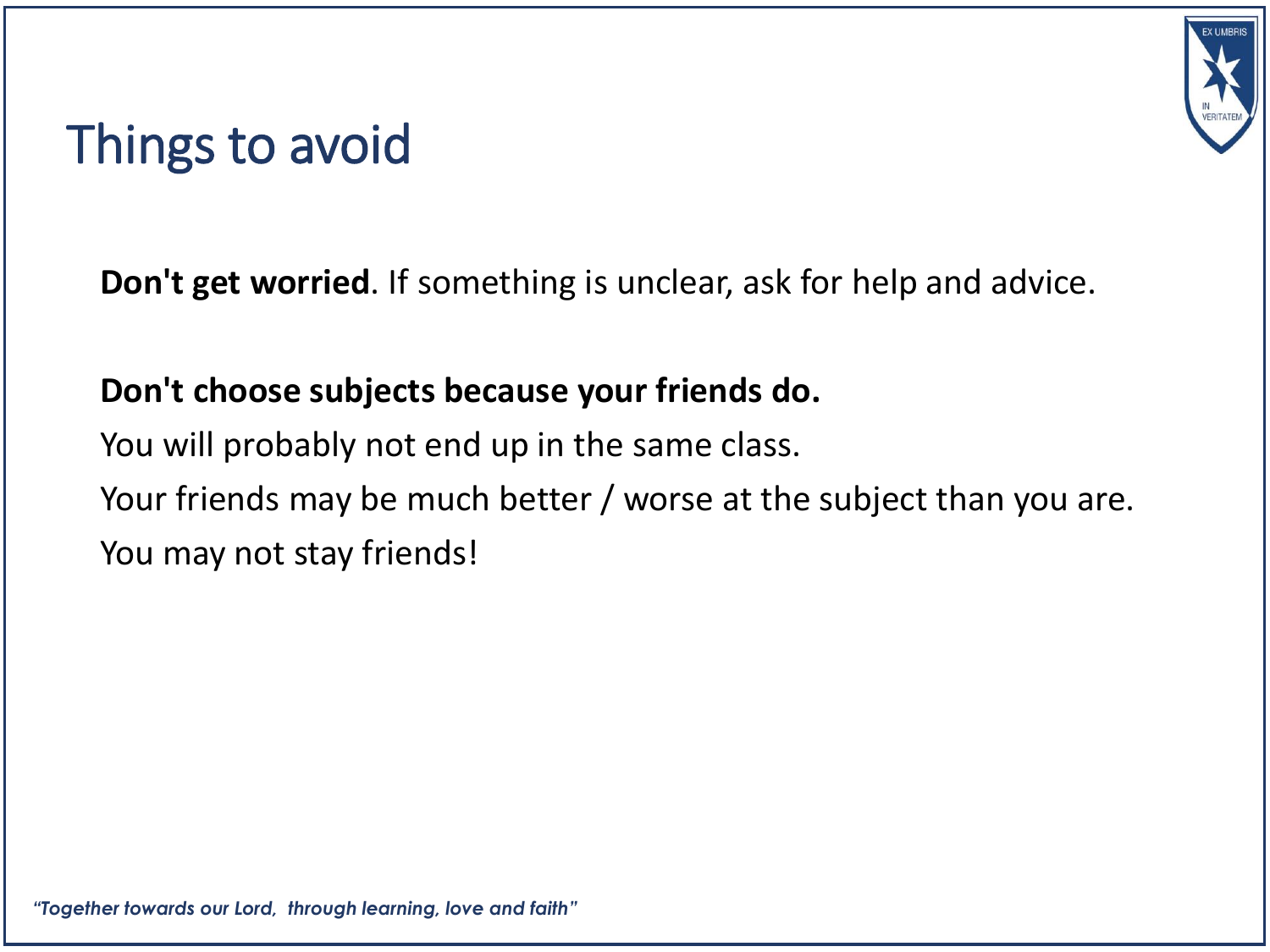

### Ranking your options

- When you select your options, you are required to rank them 1-3 in order of preference, 1 being your first choice.
- You will also be required to select 3 reserve options in blocks A-C. Once again you will be asked to rank them 1-3 in order of preference with 1 being your first choice.
- We will aim to facilitate as many of your option choices as possible, but in some cases, we may need to use at least one reserve option. Choose your reserve options carefully.